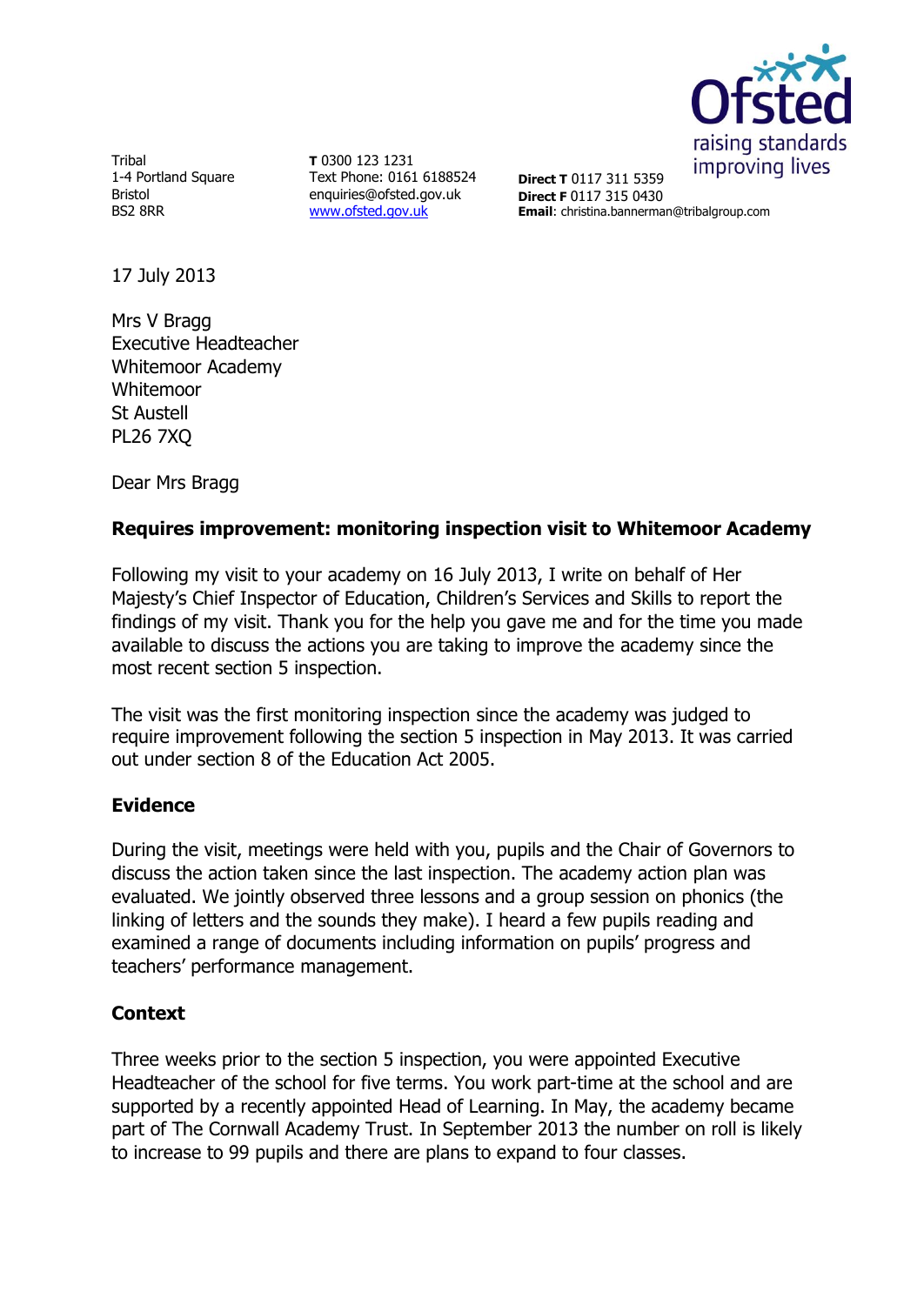

## **Main findings**

The action plan provides clear direction for governors and staff in tackling the areas for improvement identified in the section 5 inspection. In addition to outlining what action will be taken, it provides details of how this will be done. You are rightly focusing on improving the quality of teaching through coaching and mentoring staff. Teachers are visiting your substantive school and academies in the Trust to see outstanding practice. As a result, the quality of teaching and learning is beginning to improve, although it still requires improvement.

Staff morale is improving as teachers and teaching assistants are motivated by the opportunities for professional development. This includes recent training in the teaching of phonics. The phonics session observed engaged the pupils. The boys who were heard reading used a range of strategies, including phonics, and talked enthusiastically about the books they had read in the scheme you have introduced to widen their reading. This is an improvement since the section 5 inspection.

Teachers are engaging pupils more in lessons by talking less and providing activities that involve pupils in working independently and with others. For example, in the lessons we observed, Reception and Year 1 pupils were challenging each other to set out a sum of money using different combinations of coins, Year 2 and 3 pupils were finding shapes with right angles, and pupils in the Year 4, 5 and 6 class were planning stories in groups. The teachers were beginning to set different expectations of pupils, according to their differing stages of learning. However, disabled pupils and those with special educational needs, and pupils with low or high prior attainment were not challenged enough to make good progress.

Early scrutiny of the recent national tests indicate that pupils' attainment at level 4 and above in both reading and mathematics is broadly in line with national expectations, but fewer pupils than nationally reach the higher level 5. Pupils' attainment in writing is below national expectation, especially for those with low prior attainment. Pupils are making inadequate progress in writing because teachers' marking contains few comments to help them to know what to do to reach the next level. Handwriting is often not joined and pupils do not take enough pride in the presentation of their work. While some teachers accurately assess the levels of pupils' work, others do not because they are not familiar with the criteria for the levels.

Teachers are not setting work at the right level for all pupils. Targets are not included in the academy's current system for tracking pupils' progress. This means that expectations are not consistently high for all pupils and pupils do not know what they are expected to work towards. In addition, teachers' performance management does not focus on measurable targets for improving pupils' achievement.